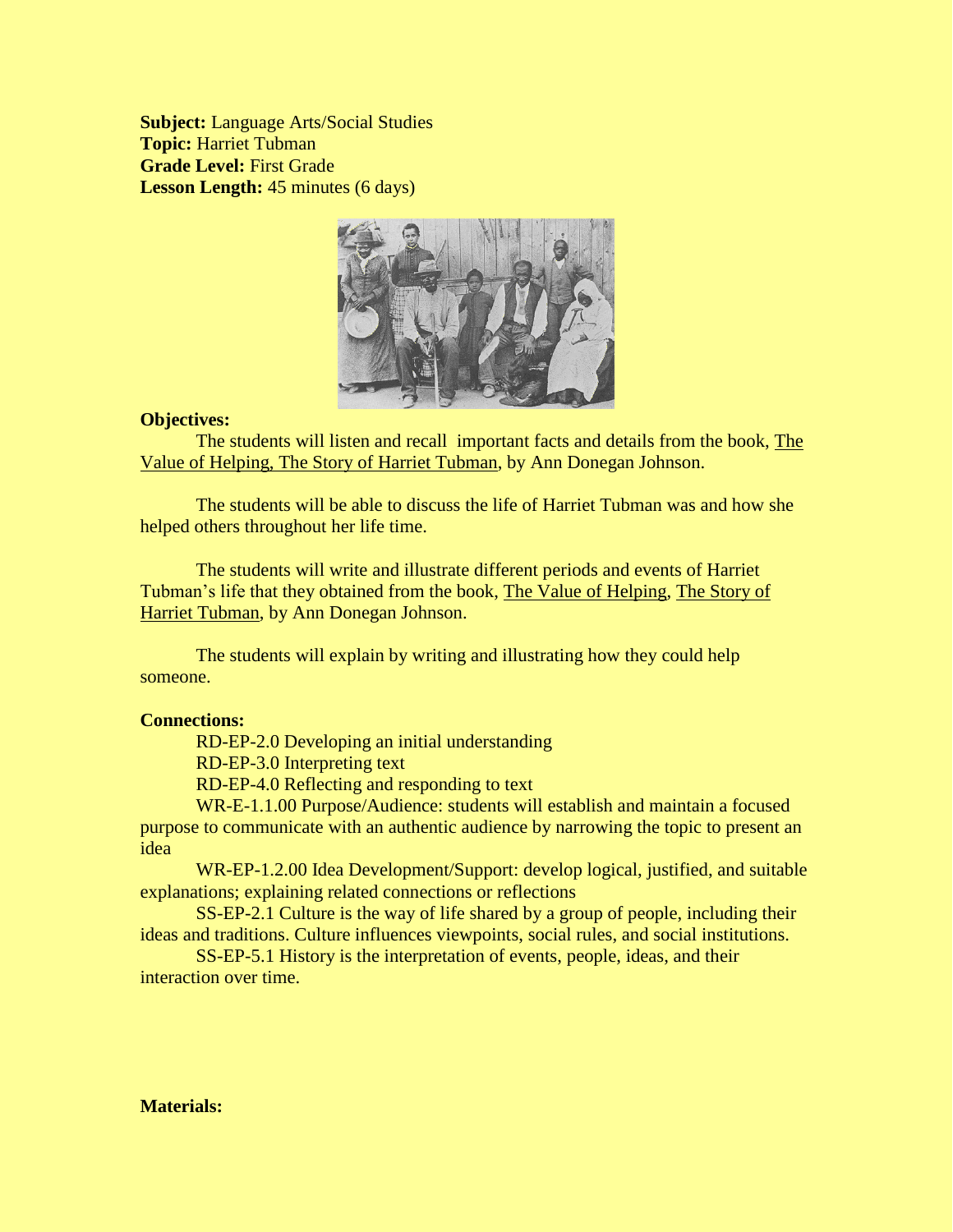Book: The Value of Helping, The Story of Harriet Tubman, by Ann Donegan

### **Johnson**

Pre-made Harriet Tubman student writing journal Pencils **Crayons** Pre-made star made out of white construction paper Chart paper **Markers** 



# **Procedures:**

Teacher will need to provide background knowledge of the time period and geographical locations prior to lessons.

# **Day 1-5**

Students will be called to whole group setting. Students will listen to a read aloud from the book, The Value of Helping, The Story of Harriet Tubman (pages 1-20). Throughout the read aloud and class discussion, students will make predictions about the story, gain an understanding of Harriet Tubman, and how she helped others during that time period of her life. The teacher will use chart paper to record information of Harriet Tubman during the group discussion. After the reading, the students will return to their seats. They will then illustrate and write in their Harriet Tubman Journal about how Harriet helped others during that time period in her life. Students will complete this activity and return to a whole group setting and share their writing.

Continue this procedure daily but follow the designated pages from the book for each day.

**Day 2** –Pages 21-29 **Day 3** –Pages 30-39 **Day 4** –Pages 40-51 **Day 5** –Pages 51-62

## **Day 6 Procedures:**

Students will be called to a whole group setting.

Review and discuss information learned about Harriet Tubman throughout the lessons. Have Students choose their favorite way Harriet Tubman helped others. The students will be given a pre-made star like the character Twinkle, from the book The Value of Helping, The Story of Harriet Tubman. The students will return to their seats. They will illustrate and write on the star how they could help someone and make a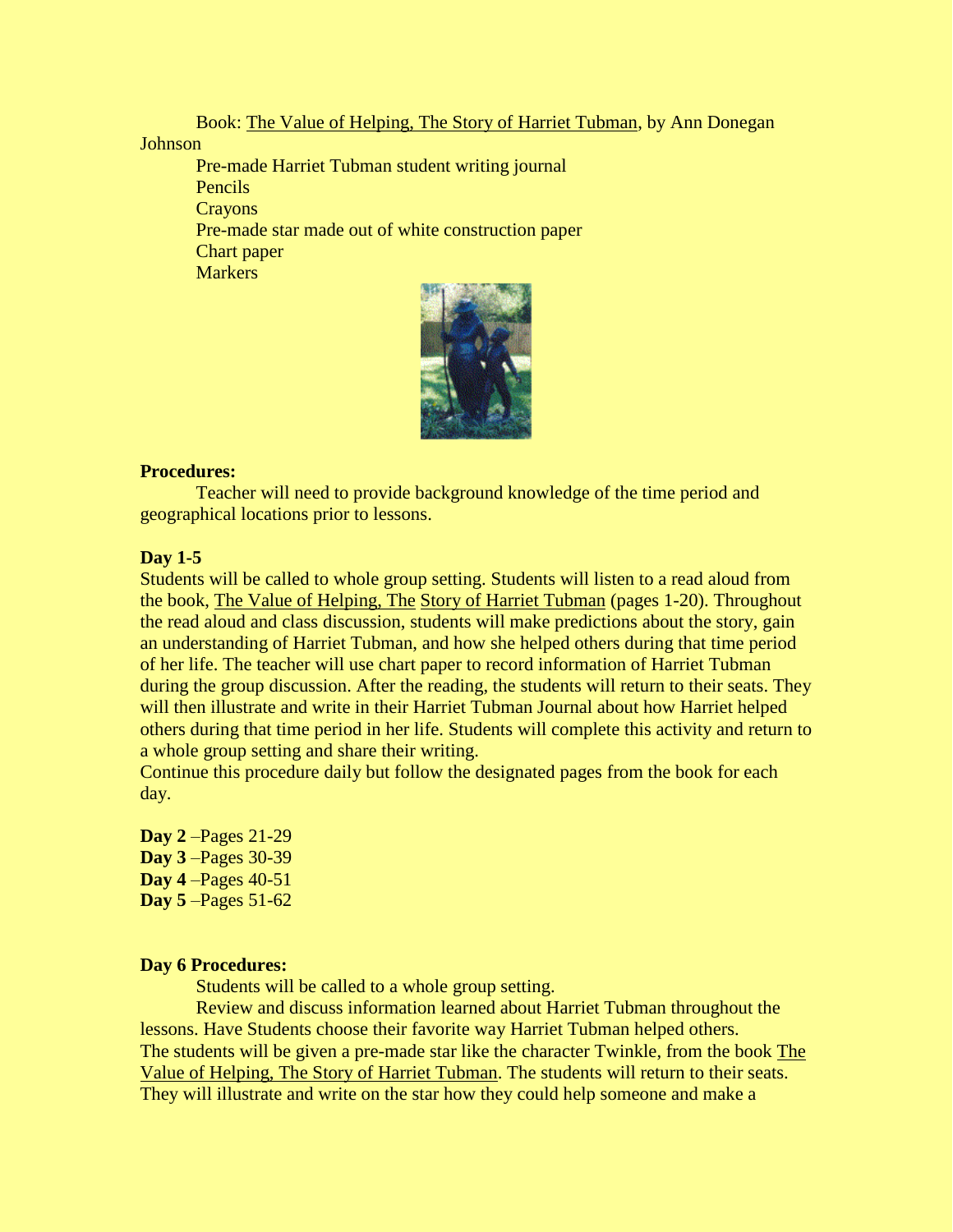difference in their lives. The students will complete this activity and return to a whole group setting and share their "Helping Star". Display students "Helping Stars".



## **Assessment:**

- 1. Participation-observation-discussion
- 2. Completion of Harriet Tubman Journal
- 3. Completion of The Helping Star

### **Extension:**

Have the students create a timeline of their own life.

### **Resources:**

Websites: [http://americancivilwar.com/women/harriet\\_tubman.html](http://americancivilwar.com/women/harriet_tubman.html) [http://www.amicaslibrary.gov/cgi-bin/page.cgi//aa/tubman](http://www.amicaslibrary.gov/cgi-bin/page.cgi/aa/tubman) <http://www.math.buffalo.edu/~sww/0history/hwny-tubman.html> <http://www.touraburnny.com/tubman/html> <http://www.kwdpl.org/wihohio/tub-har.html>

Books: Donegan Johnson, Ann. 1979. The Value of Helping, The Story of Harriet Tubman. La Jolla, CA: Value Communications, INC.